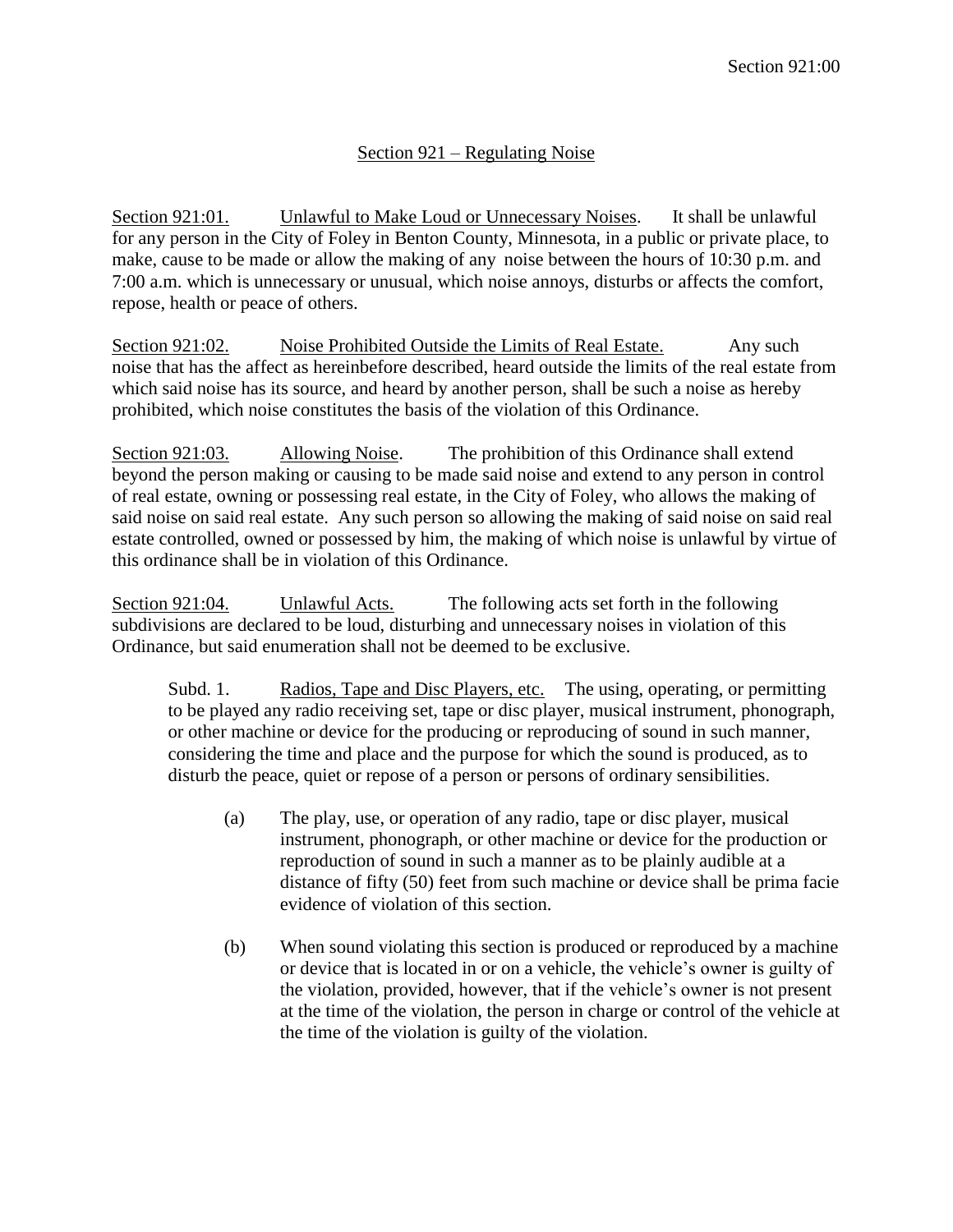Subd. 2. Exhausts. The discharge into the open air of the exhaust of any vehicle except through a muffler or other device which will effectively prevent loud or explosive noises there from.

Subd. 3. Defects in Vehicle or Load. The use of any automobile, motorcycle, or vehicle so out of repair, so loaded, or in such manner as to create loud and unnecessary grating, grinding, rattling, or other noise which shall disturb the comfort or repose of any persons in the vicinity.

## Subd. 4. Noisy Parties and Gatherings.

- (a) Prohibition. No person shall, between the hours of 10:30 p.m. and 7:00 a.m. congregate at, or participate in any party or gathering of two or more people, from which noise emanates of a sufficient volume so as to disturb the peace, quiet, or repose of another person. No person shall knowingly remain at such a noisy party or gathering.
- (b) Evidence. Noise of such volume as to be clearly audible at a distance of fifty (50) feet from the structure or building in which the party or gathering is occurring, or in the case of apartment buildings, in the adjacent hallway or apartment, shall be prima facie evidence of a violation of this section.
- (c) Duty to Disperse. When a police officer or community service officer determines that a party or gathering is in violation of this section, the officer may order all persons present at the premises where the violation is occurring, other than the owner or tenants of the premises, to disperse immediately. No person shall knowingly remain at such a party or gathering.
- (d) Exceptions. The following are exempt from violation of this section:

(i) Activities which are duly authorized, sponsored or licensed by the City of Foley, so long as the activity is conducted pursuant to the conditions of the license, permit or contract authorizing such activity.

(ii) Church bells, chimes or carillons.

(iii) Persons who have gone to a party for the sole purpose of abating the violation.

(e) Penalties. Every owner or tenant of the premises where a party or gathering in violation of this section occurs, who is present at such party or gathering, is guilty of a misdemeanor. Any person, who refused to disperse from a party or gathering in violation of this section after being ordered by a police officer or community service officer to do so, is guilty of a misdemeanor.